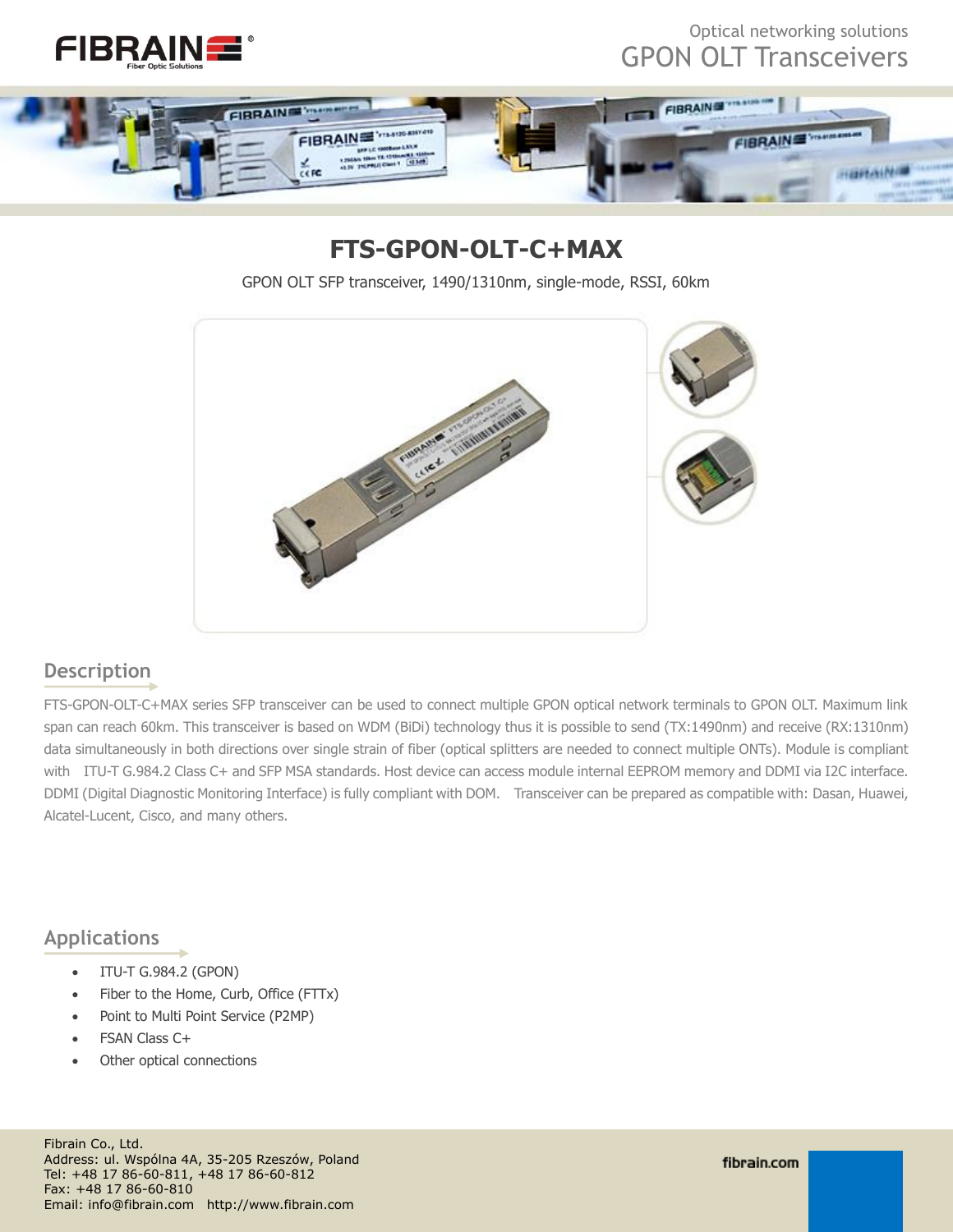



#### **Key features**

- SC Simplex receptacle
- Transmission distance up to 60km\*
- BOSA with DFB laser diode (1490nm) (with built-in isolator), APD photodiode burst mode receiver (1310nm)
- Throughput up to: 2488Mbps (downstream) / 1244Mbps (upstream)
- Fully compliant with ITU-T G.984.2 Class C+, SFP MSA INF-8074i rev. 1.0 and INF-8472 rev. 11.3 (where applicable)
- Hot-Pluggable
- RoHS compliant
- Low power dissipation (<2W)
- Metal case for low EMI
- Operating case temperature $* : 0 \sim 70$  °C

#### **Specification**

| Supported transmission technology | <b>Output power</b>                        |
|-----------------------------------|--------------------------------------------|
| <b>ITU-T G.984.2</b>              | $+6$ $-$ + 10dBm                           |
| Downstream throughput             | <b>Receiver sensitivity</b>                |
| 2488Mbps                          | -33dBm                                     |
| <b>Upstream throughput</b>        | Power supply voltage                       |
| 1244Mbps                          | 3.3V                                       |
| <b>Transmission medium</b>        | <b>Total power consumption</b>             |
| Single-mode fiber 9/125um         | $<$ 2W                                     |
| <b>Transmission distance**</b>    | <b>Operating environment - temperature</b> |
| 60km                              | $0 - 70$ °C                                |
| <b>Receptacle type</b>            | <b>Operating environment - humidity</b>    |
| <b>SC Simplex</b>                 | 5~95% non-condensing                       |
| Wavelength                        | <b>Dimensions</b>                          |
| TX: 1490nm / RX:1310nm            | $65.5$ mm × 14mm × 8.5mm                   |

\*\* - transmission distance depends on optical link attenuation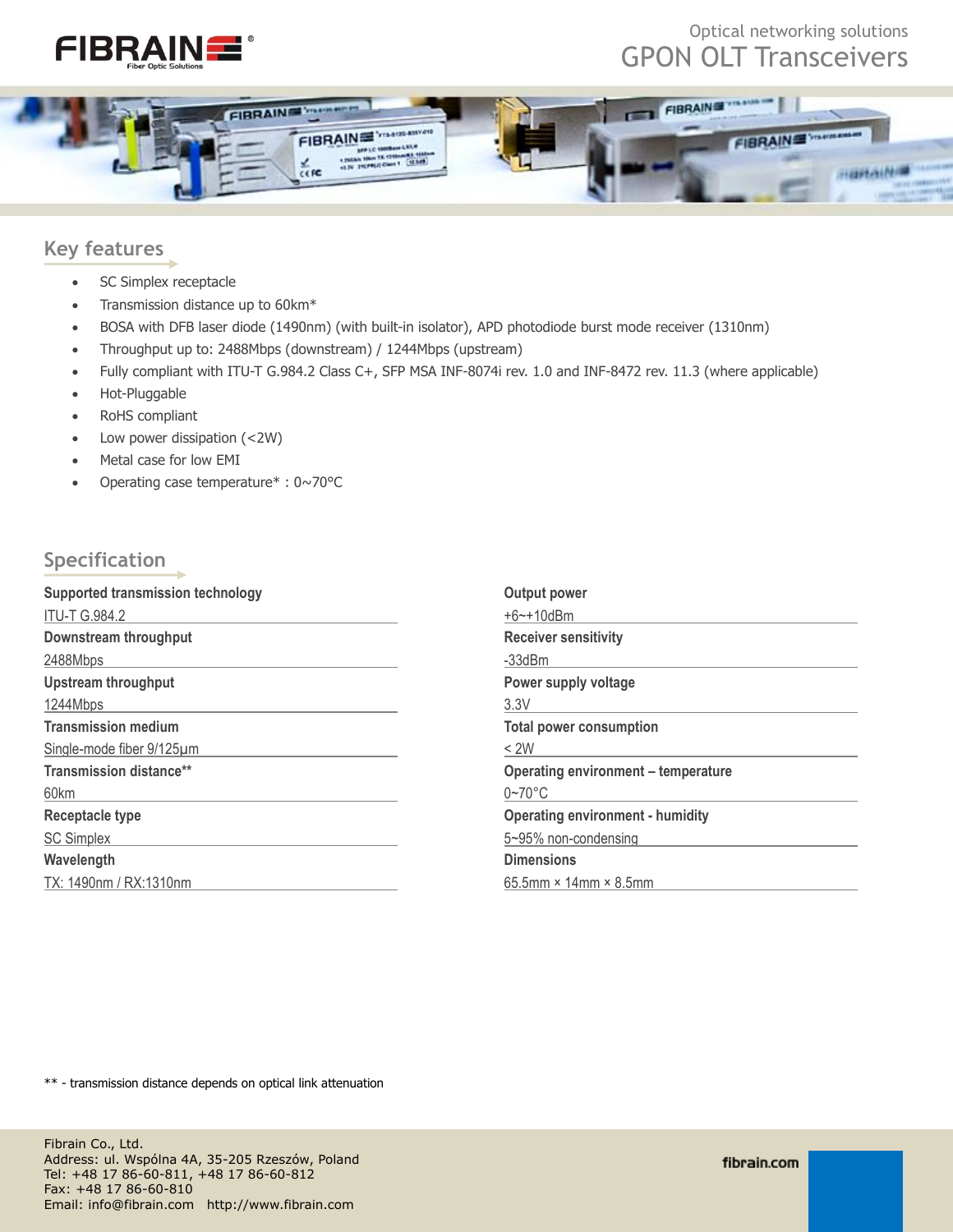



# **Detailed technical specification**

#### **Pin Description**

| Pin            | <b>Name</b>       | <b>Function/Description</b>                         | <b>Notes</b>   |
|----------------|-------------------|-----------------------------------------------------|----------------|
|                | VeeT              | <b>Transmitter Ground</b>                           |                |
| $\overline{2}$ | <b>TX Fault</b>   | <b>Transmitter Fault Indication</b>                 |                |
| $\overline{3}$ | <b>TX Disable</b> | Transmitter Disable-Module disables on high or open | $\overline{2}$ |
| $\overline{4}$ | <b>SDA</b>        | I <sub>2</sub> C Data                               |                |
| $\overline{5}$ | SCL               | <b>I2C Clock</b>                                    |                |
| $\overline{6}$ | MOD-DEF0          | Module Definition 0-Grounded in module              | 3              |
| $\overline{7}$ | Reset             | Receiver Reset, LVTTL input.                        |                |
| 8              | <b>BPD</b>        | Burst Packet Detect, LVTTL output.                  | 8              |
| $9\,$          | RSSI_Trigger      | RSSI Trigger Signal from Host, LVTTL input          | 4              |
| 10             | VeeR              | Receiver Ground                                     |                |
| 11             | VeeR              | Receiver Ground                                     |                |
| 12             | RD-               | Inverse Received Data out                           | 5              |
| 13             | $RD+$             | Received Data out                                   | 5              |
| 14             | VeeR              | Receiver Ground                                     |                |
| 15             | VccR              | Receiver Power - +3.3V±5%                           | 6              |
| 16             | VccT              | Transmitter Power - +3.3 V±5%                       | 6              |
| 17             | VeeT              | <b>Transmitter Ground</b>                           |                |
| 18             | TD+               | Transmitter Data In                                 | 7              |
| 19             | TD-               | Inverse Transmitter Data In                         | 7              |
| 20             | VeeT              | <b>Transmitter Ground</b>                           |                |

**Notes:**

1. TX Fault is open collector/drain output which should be pulled up externally with a 4.7KΩ-10KΩ resistor on the host board. When high, this output indicates a laser fault of some kind. Low indicates normal operation.

2. TX Disable input is used to shut down the laser output per the state table below. It is pulled up to Vcc within the module.

- Low (0 0.8V): Transmitter Enabled
- Open or High (2.0 VccT): Transmitter Disabled
- 3. Mod-Def 0, 1, 2. These are the module definition pins. They should be pulled up to Vcc with a 4.7KΩ-10KΩ resistor on the host board Mod-Def 0 is grounded by the module to indicate that the module is present.

Mod-Def 1 is clock line of two wire serial interface for optional serial ID.

Mod-Def 2 is data line of two wire serial interface for optional serial ID.

- 4. When RSSI Trigger is High: Enable RSSI A/D conversion
- 5. These are the differential receiver outputs. They are DC coupled.
- 6. VccR and VccT are the receiver and transmitter power supplies. They are defined as 3.3V±5% at the SFP connector pin. The in-rush current will typically be no more than 30mA above steady state supply current after 500ns.
- 7. TD-/+: These are the differential transmitter inputs. They are AC coupled differential lines with 100Ω differential termination inside the module. The AC coupling is done inside the module and is thus not required on host board.
- 8. BPD (Burst Packet Detect) assert low when module receives reset signal, assert high when incoming burst is present.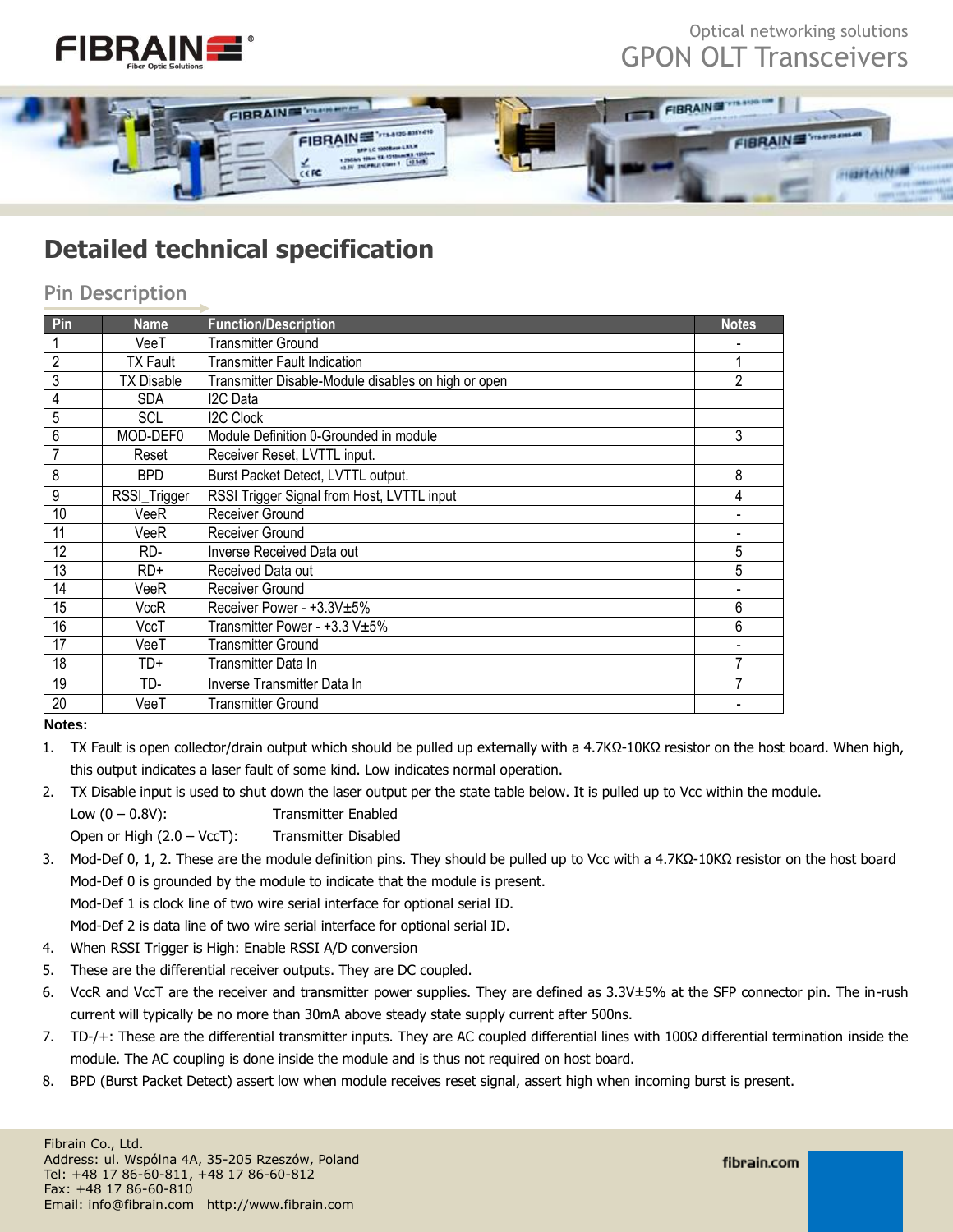



#### **Electrical parameters**

| <b>Parameter</b>                    | Symbol          | Min. | Typ. | Max. | <b>Unit</b> | <b>Notes</b> |
|-------------------------------------|-----------------|------|------|------|-------------|--------------|
| Transmitter Differential Input Volt | +/-TX DAT       | 300  |      | 2200 | $mV$ p-p    |              |
| Receiver Differential Output Volt   | +/-RX DAT       | 600  |      | 1400 | $mV$ p-p    |              |
| Tx_Disable Input Voltage - Low      | Vil             |      |      | 0.8  |             |              |
| Tx_Disable Input Voltage - High     | Vıн             | 2.0  |      | Vcc  |             |              |
| Tx_Fault Output Voltage - Low       | Vol             |      |      | 0.8  |             |              |
| Tx_Fault Output Voltage - High      | Vон             | 2.0  |      | Vcc  |             |              |
| Rx_LOS Output Voltage- Low          | Vol             |      |      | 0.8  |             |              |
| Rx_LOS Output Voltage-High          | V <sub>OH</sub> | 2.0  |      | Vcc  |             |              |
| Throughput - upstream               | B               |      | 1244 |      | Mb/s        |              |
| Throughput - downstream             |                 |      | 2488 |      | Mb/s        |              |
| Total current requirement           |                 |      | 350  | 500  | mA          |              |

### **Transmitter parameters**

| Parameter                  | <b>Symbol</b>                         | Min. | Typ. | Max. | <b>Unit</b> | <b>Notes</b> |
|----------------------------|---------------------------------------|------|------|------|-------------|--------------|
| Central wavelength         | λc                                    | 1480 | 1490 | 1500 | nm          |              |
| Spectral width             | Δλ                                    |      |      |      | nm          |              |
| Launch optical power       | P <sub>o</sub>                        | +6   |      | +10  | dBm         |              |
| Extinction ratio           | EX                                    | 10   |      |      | dB          |              |
| Side mode supression ratio | <b>SMSR</b>                           | 30   |      |      | dB          |              |
| Optical rise/fall time     | T <sub>rise</sub> /T <sub>fall</sub>  |      |      | 180  | <b>DS</b>   |              |
| Eye diagram                | Compliant with ITU-T G.984.2 Class C+ |      |      |      |             |              |

#### **Receiver parameters**

| Parameter           | <b>Symbol</b>            | Min.  | Tур. | Max.  | <b>Unit</b> | <b>Notes</b> |
|---------------------|--------------------------|-------|------|-------|-------------|--------------|
| Sensitivity         | $P_{min}$                |       |      | $-33$ | dBm         |              |
| Central wavelength  | λc                       | 1260  | 1310 | 1360  | nm          |              |
| Receiver overload   | $P_{MAX}$                | -12   |      |       | dBm         |              |
| RX LOS Asserted     | $S_A$                    | $-35$ |      |       | dBm         |              |
| RX LOS De-Asserted  | $S_D$                    |       |      | $-25$ | dBm         |              |
| RX_LOS Hysteresis   | $\overline{\phantom{0}}$ |       | 3.0  |       | dB          |              |
| Optical return loss | <b>ORL</b>               | 12    |      |       | dB          |              |

#### **Notes:**

- 1. Internally AC coupled and terminated to 100Ω differential load.
- 2. Internally AC coupled, but requires a 100Ω differential termination or internal to Serializer/Deserializer.
- 3. It is open collector/drain output which should be pulled up externally to Vcc with a 4.7KΩ-10KΩ resistor on the host board. LOS: logic 0 indicates normal operation; logic 1 indicates no signal detected.
- 4. Optical power is launched into SMF
- 5. 20-80%
- 6. Measured with PRBS  $2^{23}$ -1 at 10<sup>-10</sup> BER

Fibrain Co., Ltd. Address: ul. Wspólna 4A, 35-205 Rzeszów, Poland Tel: +48 17 86-60-811, +48 17 86-60-812 Fax: +48 17 86-60-810 Email: info@fibrain.com http://www.fibrain.com